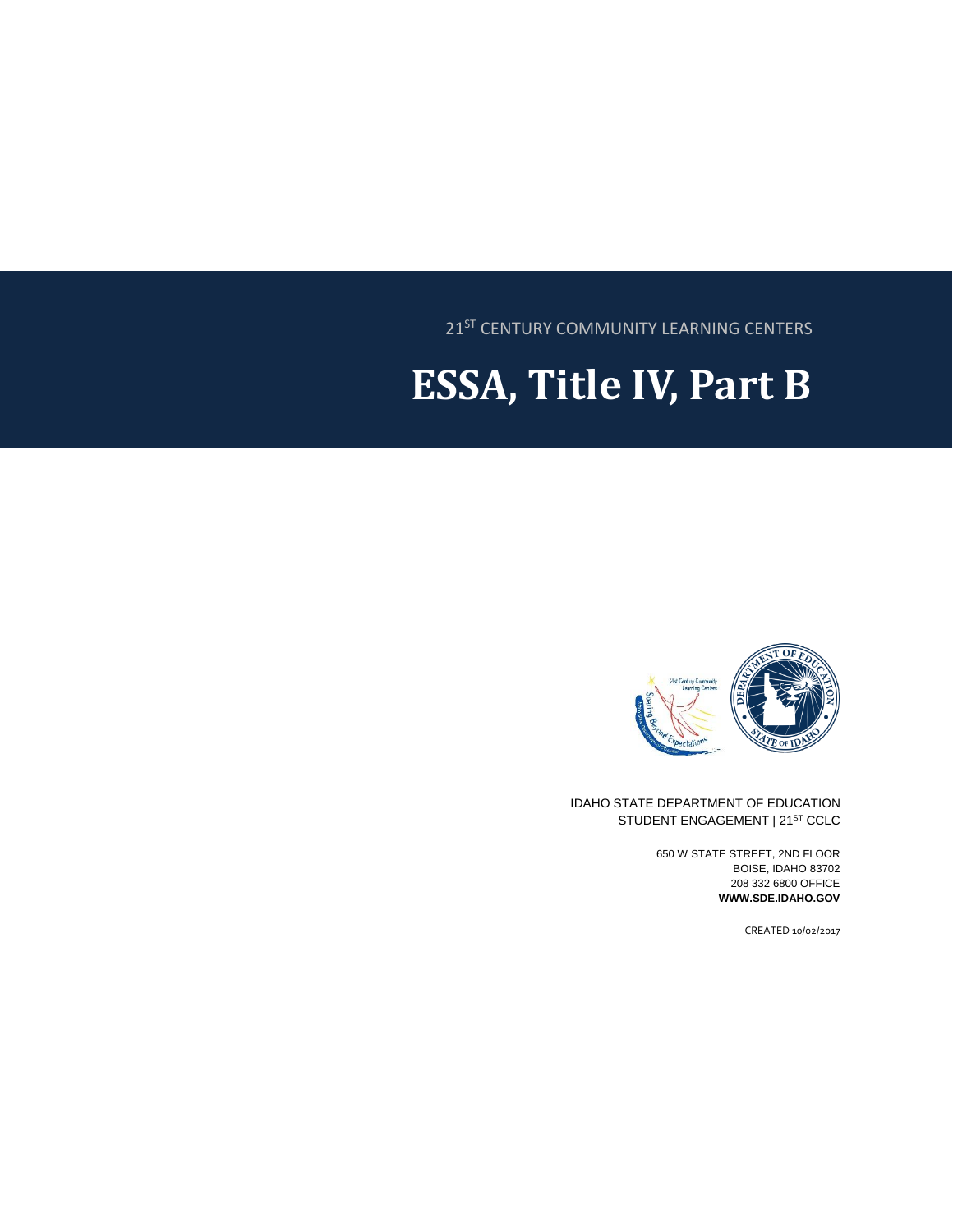#### **TABLE OF CONTENTS**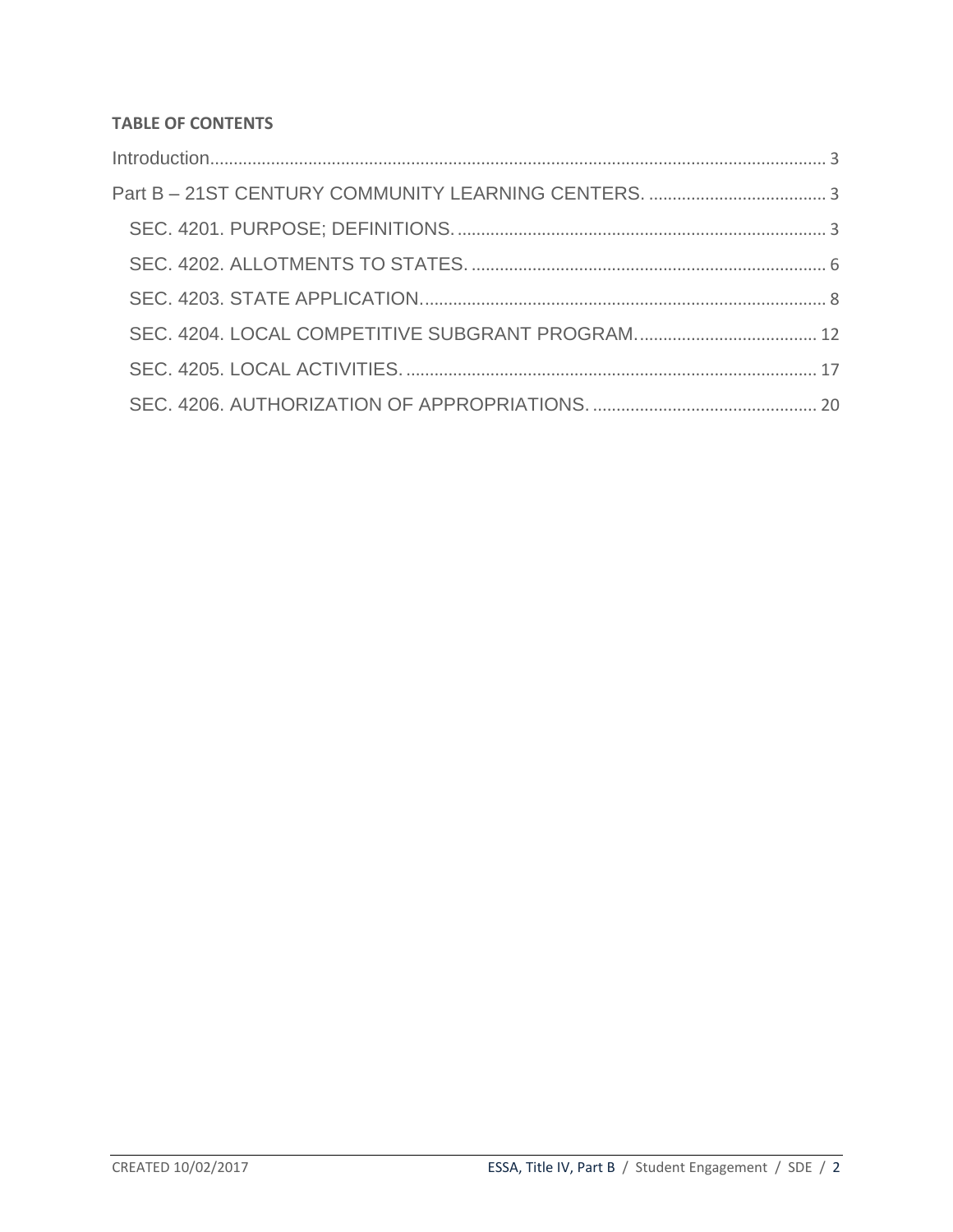# <span id="page-2-0"></span>**INTRODUCTION**

This document contains the excerpt (pages 233 through 244 of the legislation) of Title IV, Part B, of the ESEA, as amended by the Every Student Succeeds Act (ESSA) of 2015, which is the authorizing legislation for 21<sup>st</sup> Century Community Learning Centers.

To read the full document of the ESSA:<https://www.ed.gov/essa?src=rn>

To read Idaho's State Consolidated Plan:<http://www.sde.idaho.gov/topics/consolidated-plan/>

# <span id="page-2-1"></span>**PART B – 21ST CENTURY COMMUNITY LEARNING CENTERS.**

### <span id="page-2-2"></span>SEC. 4201. [20 U.S.C. 7171] PURPOSE; DEFINITIONS.

(a) PURPOSE. —The purpose of this part is to provide opportunities for communities to establish or expand activities in community learning centers that—

(1) provide opportunities for academic enrichment, including providing tutorial services to help students, particularly students who attend low-performing schools, to meet the challenging State academic standards; (in core academic subjects, such as reading and mathematics)

(2) offer students a broad array of additional services, programs, and activities, such as youth development activities, service learning, nutrition and health education, drug and violence prevention programs, counseling programs, arts, music, physical fitness and wellness programs, technology education programs, financial literacy programs, environmental literacy programs, mathematics, science, career and technical programs, internship or apprenticeship programs, and other ties to an in-demand industry sector or occupation for high school students that are designed to reinforce and complement the regular academic program of participating students; and

(3) offer families of students served by community learning centers opportunities for active and meaningful engagement in their children's education, including opportunities for literacy and related educational development.

(b) DEFINITIONS. —In this part:

(1) COMMUNITY LEARNING CENTER. —The term 'community learning center' means an entity that—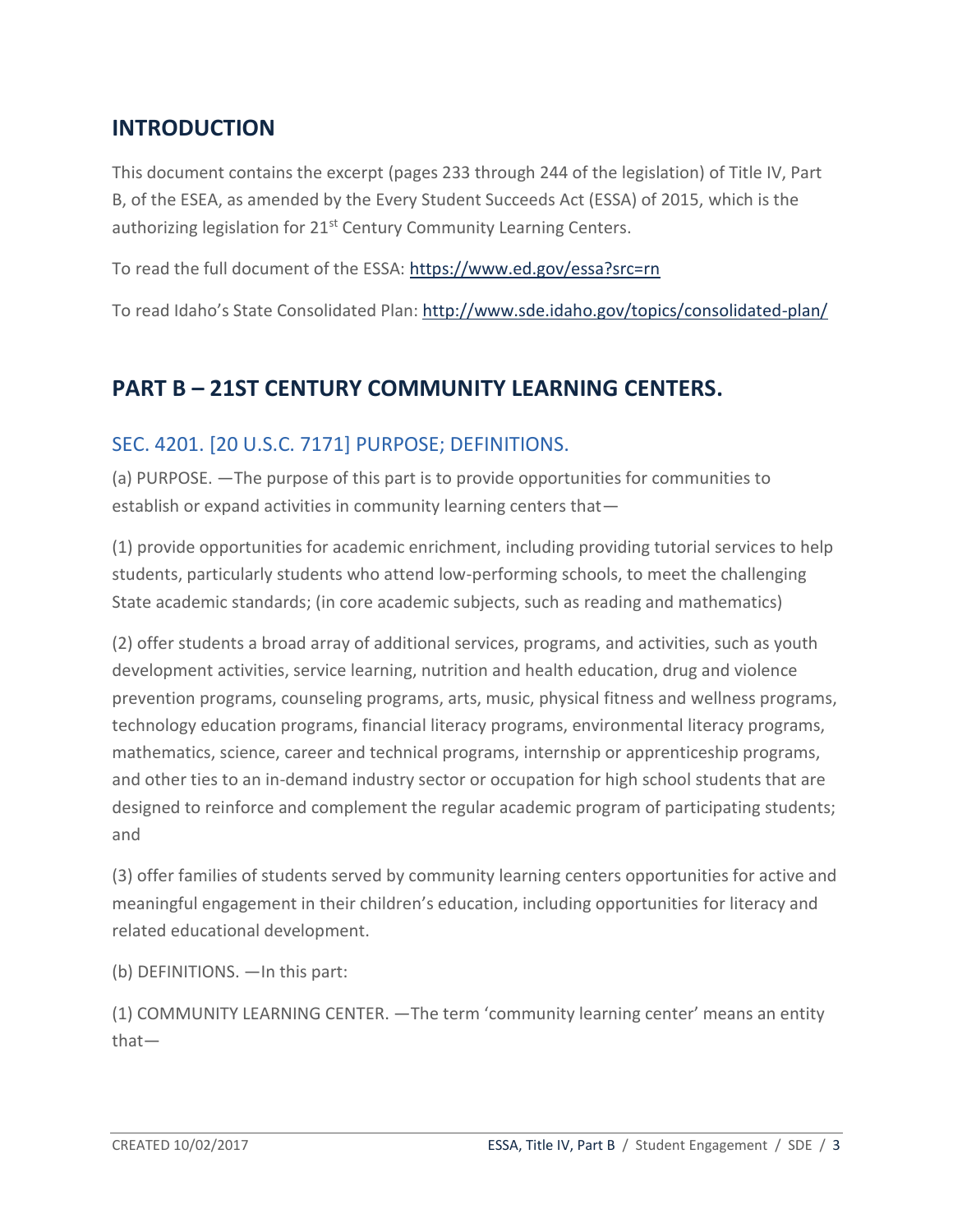(A) assists students to meet the challenging State academic standards (in core academic subjects, such as reading and mathematics) by providing the students with academic enrichment activities and a broad array of other activities (such as programs and activities described in subsection (a)(2)) during nonschool hours or periods when school is not in session (such as before and after school or during summer recess) that—

(i) reinforce and complement the regular academic programs of the schools attended by the students served; and

(ii) are targeted to the students' academic needs and aligned with the instruction students receive during the school day; and

(B) offers families of students served by such center opportunities for active and meaningful engagement in their children's education, including opportunities for literacy and related educational development.

(2) COVERED PROGRAM. —The term 'covered program' means a program for which—

(A) the Secretary made a grant under this part (as this part was in effect on the day before the effective date of this part under the Every Student Succeeds Act); and

(B) the grant period had not ended on that effective date.

(3) ELIGIBLE ENTITY. —The term 'eligible entity' means a local educational agency, communitybased organization, Indian tribe or tribal organization (as such terms are defined in section 4 of the Indian Self-Determination and Education Act (25 U.S.C. 450b)), another public or private entity, or a consortium of 2 or more such agencies, organizations, or entities.

(4) EXTERNAL ORGANIZATION. —The term 'external organization' means—

(A) a nonprofit organization with a record of success in running or working with before and after school (or summer recess) programs and activities; or

(B) in the case of a community where there is no such organization, a nonprofit organization in the community that enters into a written agreement or partnership with an organization described in subparagraph (A) to receive mentoring and guidance in running or working with before and after school (or summer recess) programs and activities.

(5) RIGOROUS PEER-REVIEW PROCESS. —The term 'rigorous peer-review process' means a process by which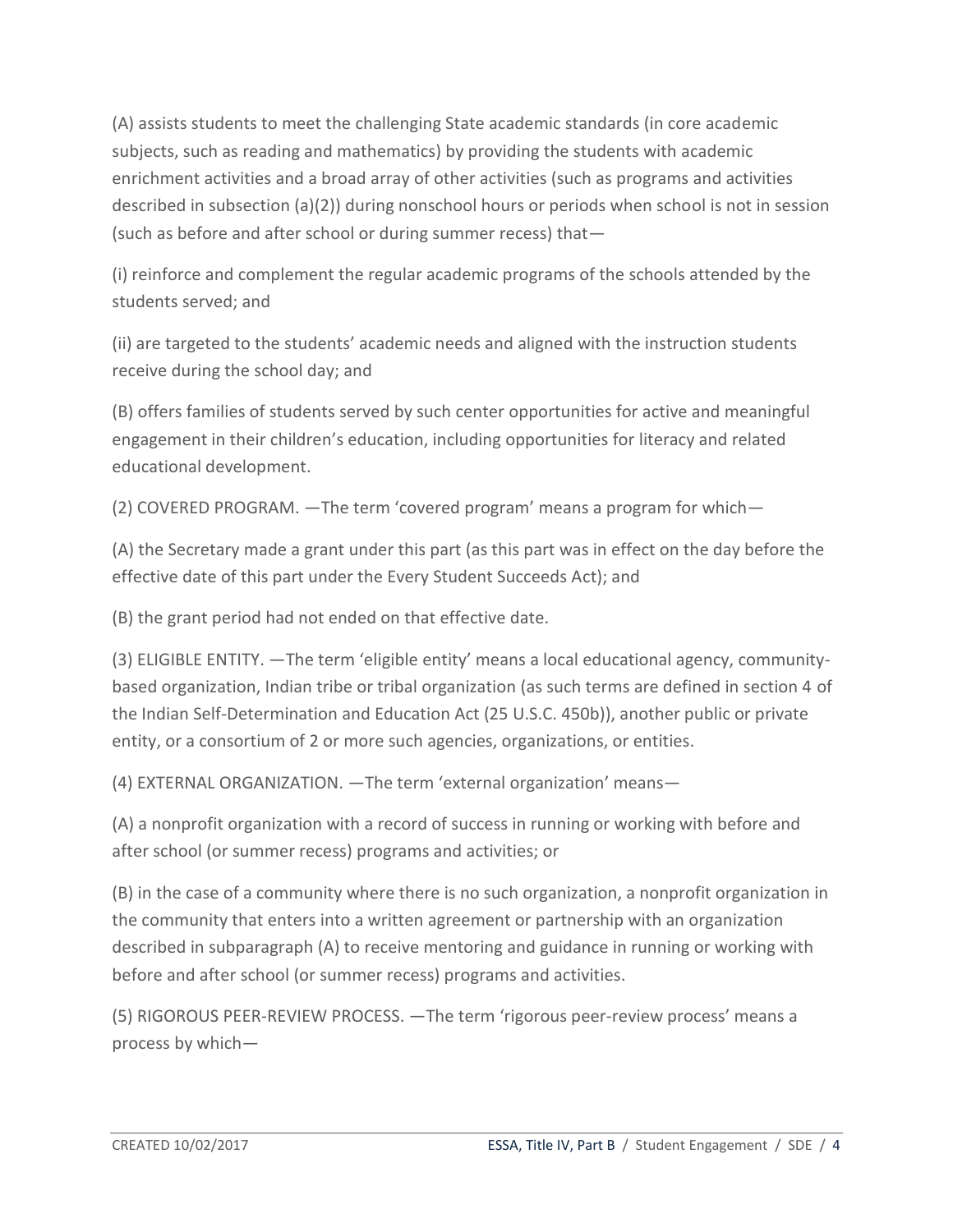(A) employees of a State educational agency who are familiar with the programs and activities assisted under this part review all applications that the State receives for awards under this part for completeness and applicant eligibility;

(B) the State educational agency selects peer reviewers for such applications, who shall—

(i) be selected for their expertise in providing effective academic, enrichment, youth development, and related services to children; and

(ii) not include any applicant, or representative of an applicant, that has submitted an application under this part for the current application period; and

(C) the peer reviewers described in subparagraph (B) review and rate the applications to determine the extent to which the applications meet the requirements under sections 4204(b) and 4205.

(6) STATE. —The term 'State' means each of the 50 States, the District of Columbia, and the Commonwealth of Puerto Rico.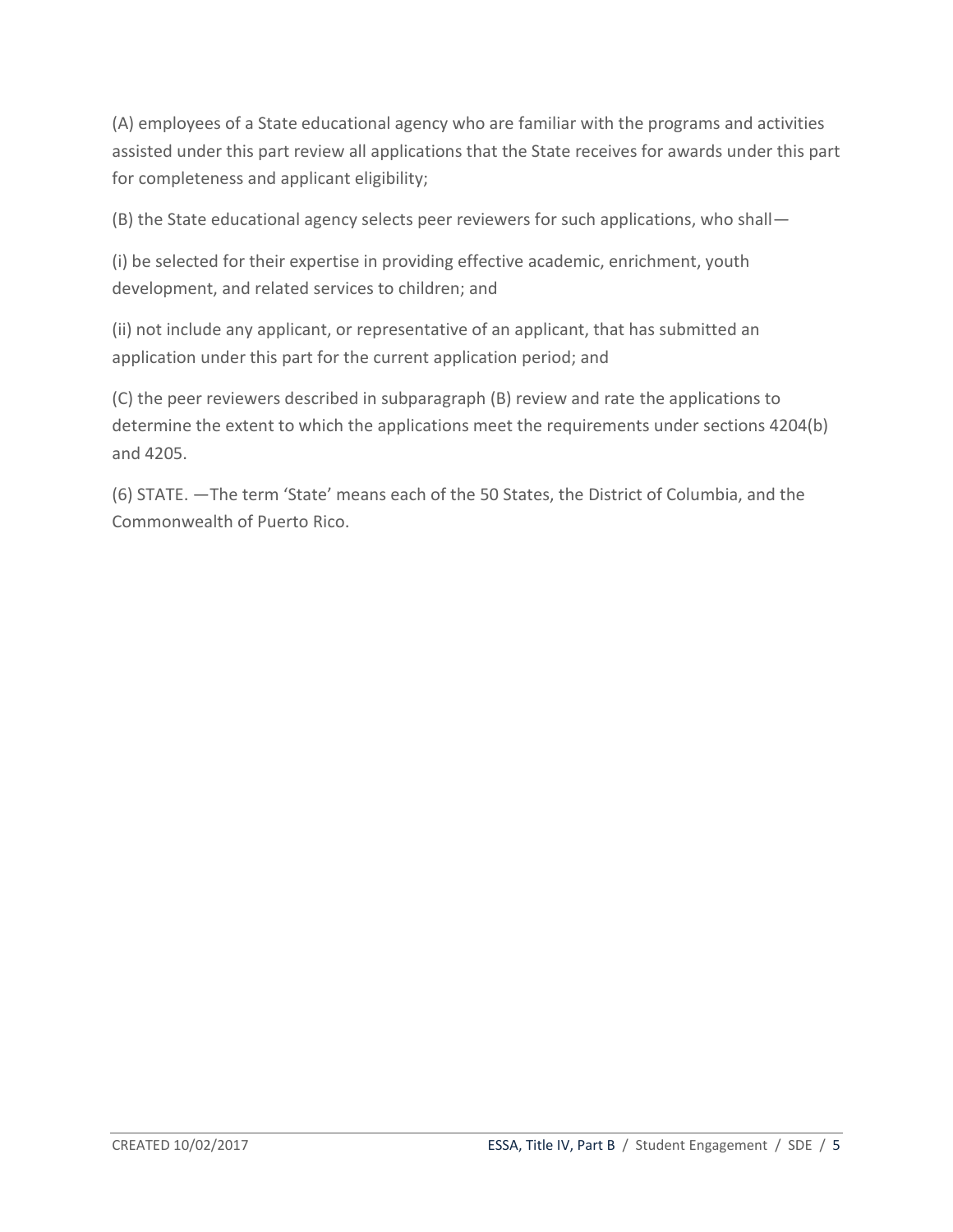## <span id="page-5-0"></span>SEC. 4202. [20 U.S.C. 7172] ALLOTMENTS TO STATES.

(a) RESERVATION. —From the funds appropriated under section 4206 for any fiscal year, the Secretary shall reserve—

(1) such amounts as may be necessary to make continuation awards to subgrant recipients under covered programs (under the terms of those grants);

(2) not more than 1 percent for national activities, which the Secretary may carry out directly or through grants and contracts, such as providing technical assistance to eligible entities carrying out programs under this part or conducting a national evaluation; and

(3) not more than 1 percent for payments to the outlying areas and the Bureau of Indian Education, to be allotted in accordance with their respective needs for assistance under this part, as determined by the Secretary, to enable the outlying areas and the Bureau to carry out the purpose of this part.

#### (b) STATE ALLOTMENTS. —

(1) DETERMINATION.—From the funds appropriated under section 4206 for any fiscal year and remaining after the Secretary makes reservations under subsection (a), the Secretary shall allot to each State for the fiscal year an amount that bears the same relationship to the remainder as the amount the State received under subpart 2 of part A of title I for the preceding fiscal year bears to the amount all States received under that subpart for the preceding fiscal year, except that no State shall receive less than an amount equal to one-half of 1 percent of the total amount made available to all States under this subsection.

(2) REALLOTMENT OF UNUSED FUNDS. —If a State does not receive an allotment under this part for a fiscal year, the Secretary shall reallot the amount of the State's allotment to the remaining States in accordance with this part.

(c) STATE USE OF FUNDS. —

(1) IN GENERAL. —Each State that receives an allotment under this part shall reserve not less than 93 percent (95 percent) of the amount allotted to such State under subsection (b), for each fiscal year for awards to eligible entities under section 4204.

(2) STATE ADMINISTRATION. —A State educational agency may use not more than 2 percent of the amount made available to the State under subsection (b) for—

(A) the administrative costs of carrying out its responsibilities under this part;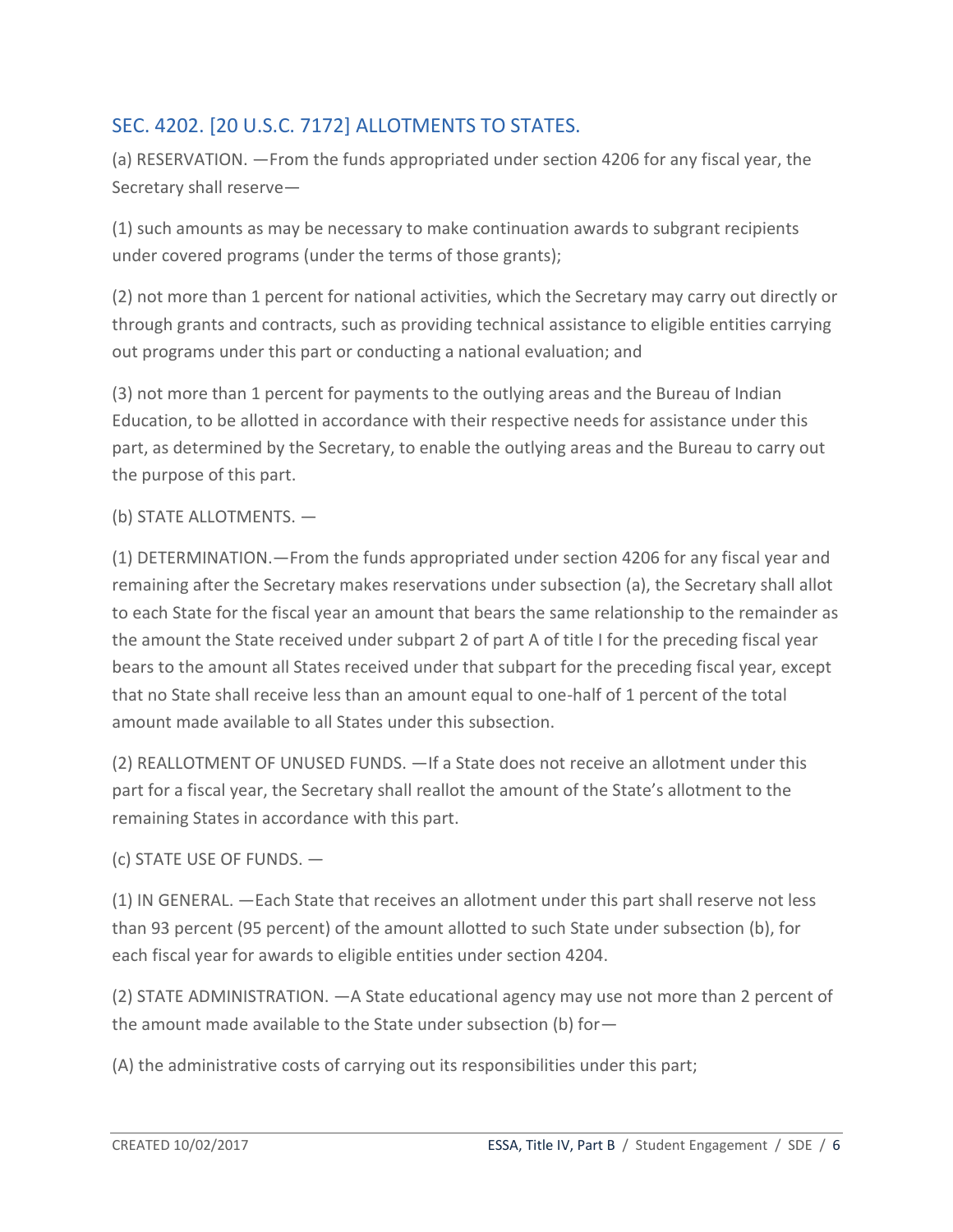(B) establishing and implementing a rigorous peer review process for subgrant applications described in section 4204(b) (including consultation with the Governor and other State agencies responsible for administering youth development programs and adult learning activities); and

(C) awarding of funds to eligible entities (in consultation with the Governor and other State agencies responsible for administering youth development programs and adult learning activities).

(3) STATE ACTIVITIES. —A State educational agency may use not more than 5 percent (3 percent) of the amount made available to the State under subsection (b) for the following activities:

(A) Monitoring and evaluating programs and activities assisted under this part.

(B) Providing capacity building, training, and technical assistance under this part.

(C) Conducting a comprehensive evaluation (directly, or through a grant or contract) of the effectiveness of programs and activities assisted under this part.

(D) Providing training and technical assistance to eligible entities that are applicants for or recipients of awards under this part.

(E) Ensuring that any eligible entity that receives an award under this part from the State aligns the activities provided by the program with the challenging State academic standards.

(F) Ensuring that any such eligible entity identifies and partners with external organizations, if available, in the community.

(G) Working with teachers, principals, parents, the local workforce, the local community, and other stakeholders to review and improve State policies and practices to support the implementation of effective programs under this part.

(H) Coordinating funds received under this part with other Federal and State funds to implement high-quality programs.

(I) Providing a list of prescreened external organizations, as described under section 4203(a)(11).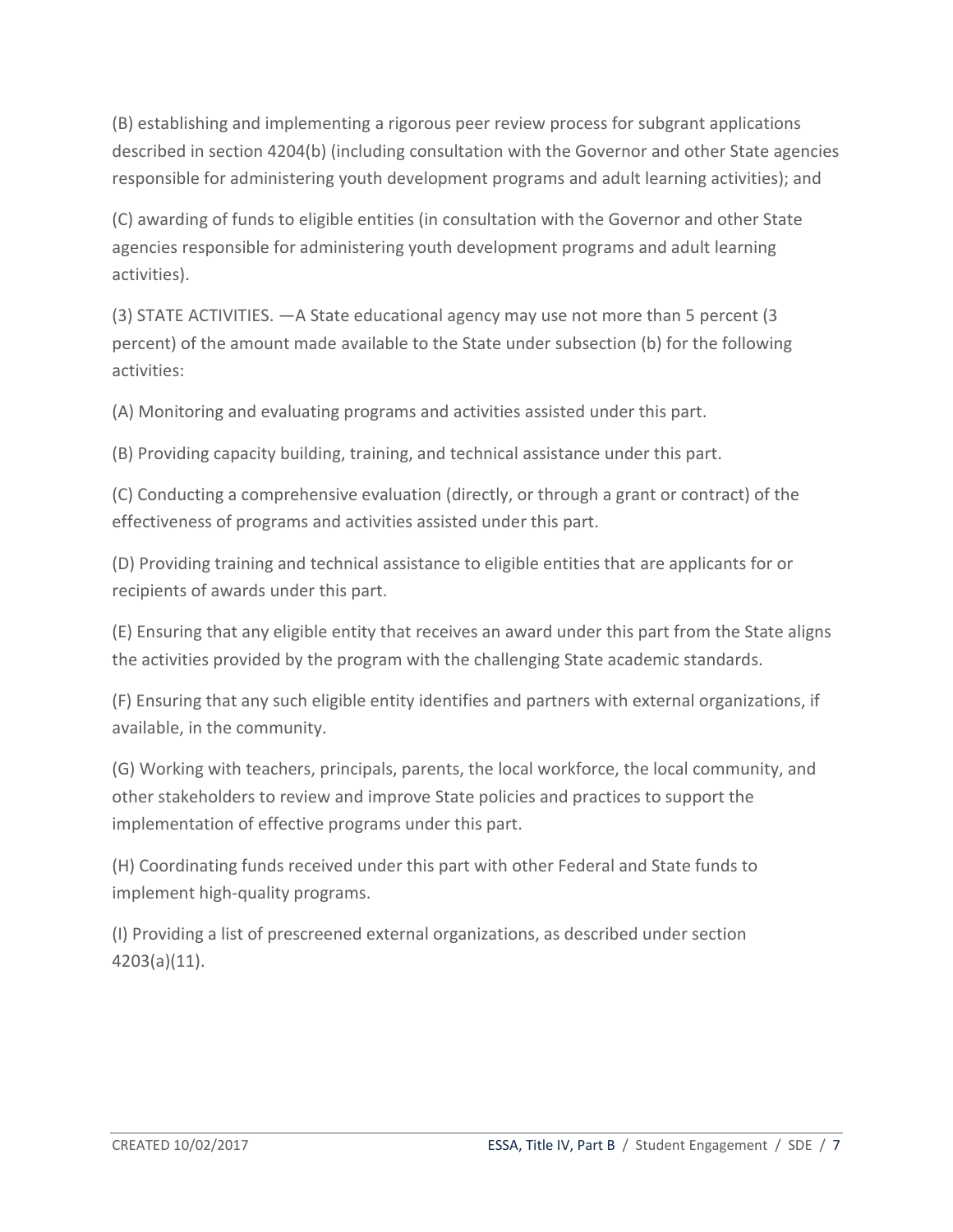## <span id="page-7-0"></span>SEC. 4203. [20 U.S.C. 7173] STATE APPLICATION.

(a) IN GENERAL. —In order to receive an allotment under section 4202 for any fiscal year, a State shall submit to the Secretary, at such time as the Secretary may require, an application that—

(1) designates the State educational agency as the agency responsible for the administration and supervision of programs assisted under this part;

(2) describes how the State educational agency will use funds received under this part, including funds reserved for State-level activities;

(3) contains an assurance that the State educational agency—

(A) will make awards under this part to eligible entities that serve—

(i) students who primarily attend—

(I) schools implementing comprehensive support and improvement activities or targeted support and improvement activities under section 1111(d); and

(II) other schools determined by the local educational agency to be in need of intervention and support; and

(ii) the families of such students; and

(B) will further give priority to eligible entities that propose in the application to serve students described in subclauses (I) and (II) of section  $4204(i)(1)(A)(i)$ ;

(4) describes the procedures and criteria the State educational agency will use for reviewing applications and awarding funds to eligible entities on a competitive basis, which shall include procedures and criteria that take into consideration the likelihood that a proposed community learning center will help participating students meet the challenging State academic standards and any local academic standards;

(5) describes how the State educational agency will ensure that awards made under this part are—

(A) of sufficient size and scope to support high-quality, effective programs that are consistent with the purpose of this part; and

(B) in amounts that are consistent with section 4204(h);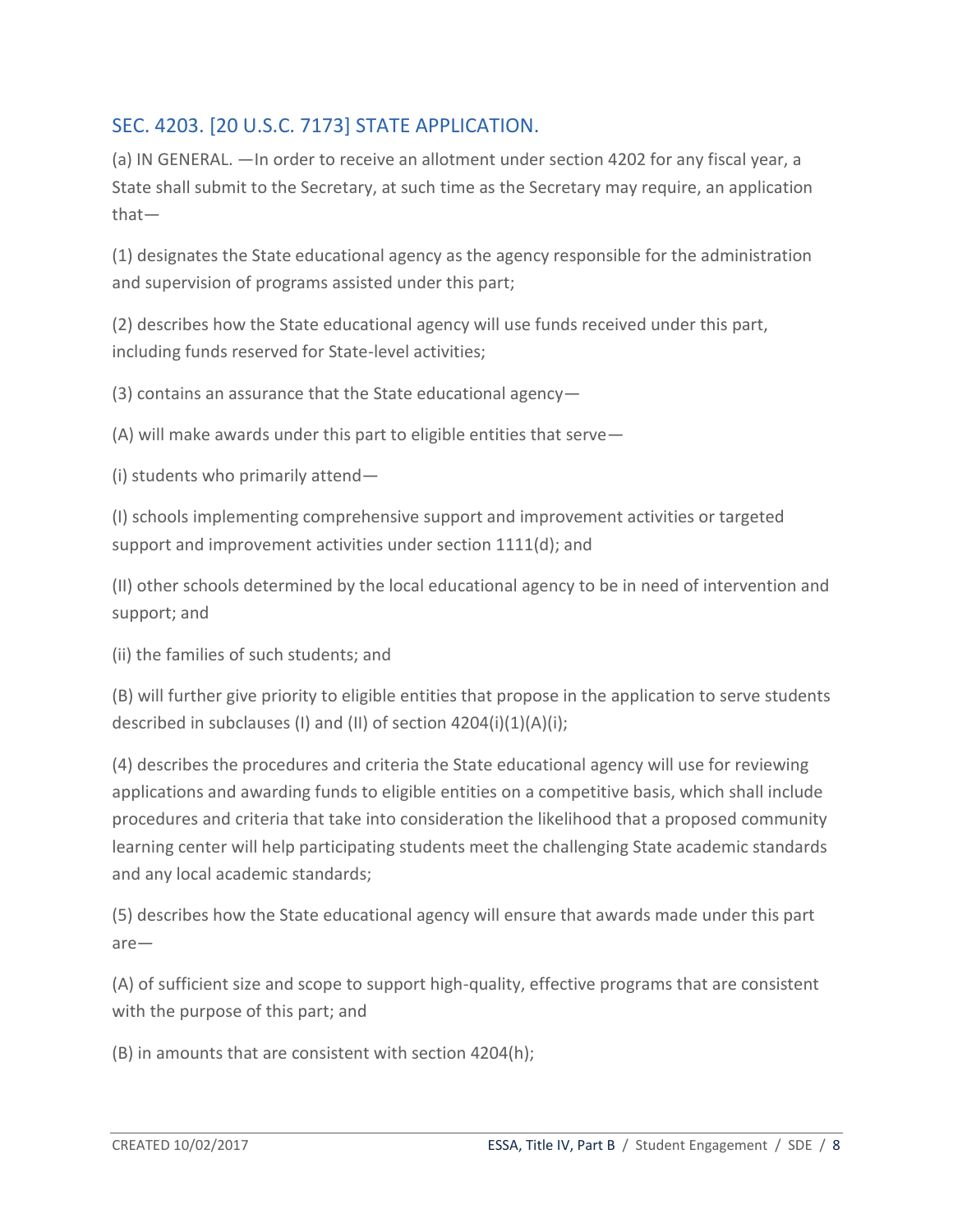(6) describes the steps the State educational agency will take to ensure that programs implement effective strategies, including providing ongoing technical assistance and training, evaluation, dissemination of promising practices, and coordination of professional development for staff in specific content areas and youth development;

(7) describes how programs under this part will be coordinated with programs under this Act, and other programs as appropriate;

(8) contains an assurance that the State educational agency—

(A) will make awards for programs for a period of not less than 3 years and not more than 5 years; and

(B) will require each eligible entity seeking such an award to submit a plan describing how the activities to be funded through the award will continue after funding under this part ends;

(9) contains an assurance that funds appropriated to carry out this part will be used to supplement, and not supplant, other Federal, State, and local public funds expended to provide programs and activities authorized under this part and other similar programs;

(10) contains an assurance that the State educational agency will require eligible entities to describe in their applications under section 4204(b) how the transportation needs of participating students will be addressed;

(11) describes how the State will—

(A) prescreen external organizations that could provide assistance in carrying out the activities under this part; and

(B) develop and make available to eligible entities a list of external organizations that successfully completed the prescreening process;

(12) provides—

(A) an assurance that the application was developed in consultation and coordination with appropriate State officials, including the chief State school officer, and other State agencies administering before and after school (or summer recess) programs and activities, the heads of the State health and mental health agencies or their designees, statewide after-school networks (where applicable) and representatives of teachers, local educational agencies, and community-based organizations; and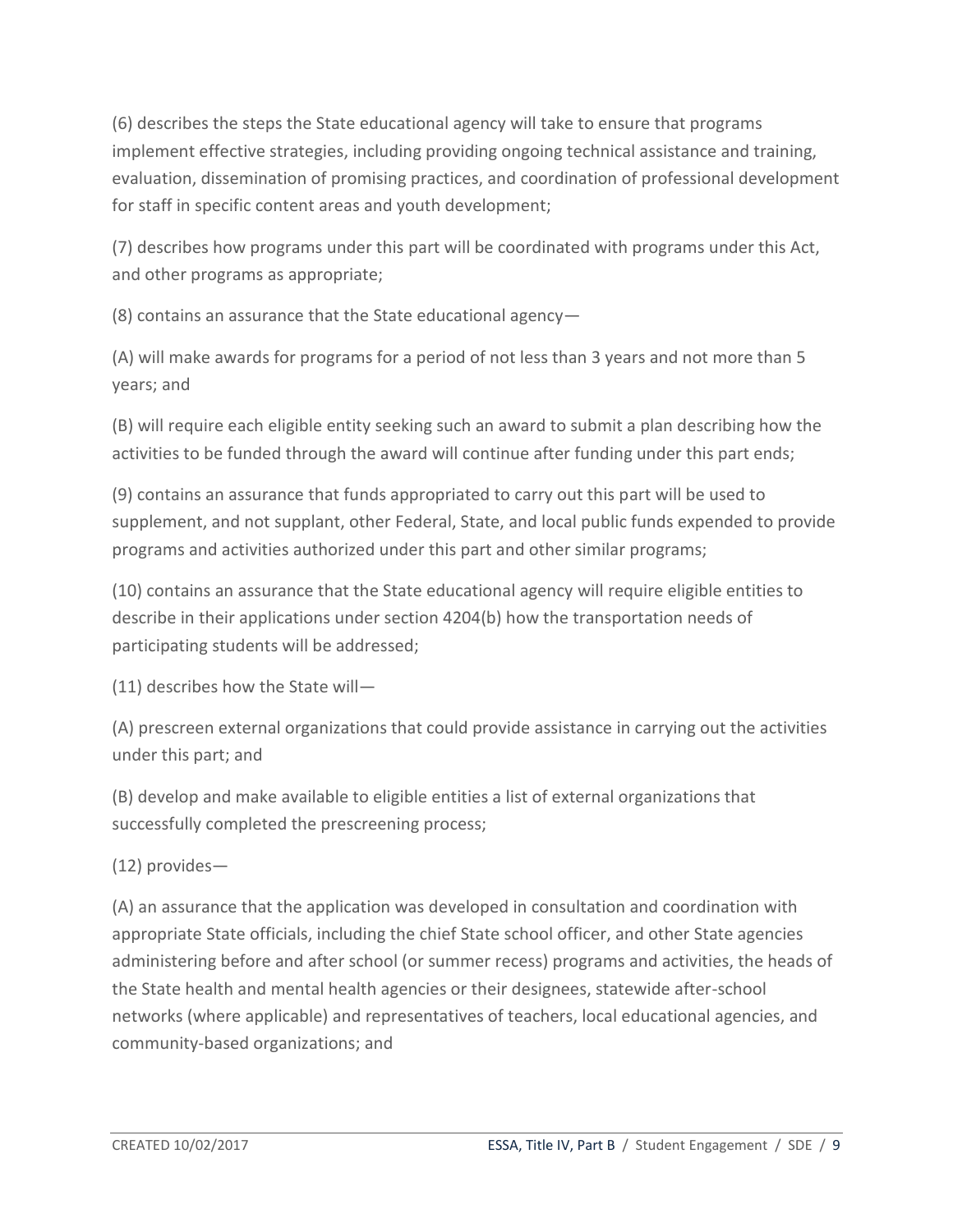(B) a description of any other representatives of teachers, parents, students, or the business community that the State has selected to assist in the development of the application, if applicable;

(13) describes the results of the State's needs and resources assessment for before and after school (or summer recess) programs and activities, which shall be based on the results of ongoing State evaluation activities;

(14) describes how the State educational agency will evaluate the effectiveness of programs and activities carried out under this part, which shall include, at a minimum—

(A) a description of the performance indicators and performance measures that will be used to evaluate programs and activities with emphasis on alignment with the regular academic program of the school and the academic needs of participating students, including performance indicators and measures that—

(i) are able to track student success and improvement over time;

(ii) include State assessment results and other indicators of student success and improvement, such as improved attendance during the school day, better classroom grades, regular (or consistent) program attendance, and on-time advancement to the next grade level; and

(iii) for high school students, may include indicators such as career competencies, successful completion of internships or apprenticeships, or work-based learning opportunities;

(B) a description of how data collected for the purposes of subparagraph (A) will be collected; and

(C) public dissemination of the evaluations of programs and activities carried out under this part; and

(15) provides for timely public notice of intent to file an application and an assurance that the application will be available for public review after submission.

(b) DEEMED APPROVAL. —An application submitted by a State educational agency pursuant to subsection (a) shall be deemed to be approved by the Secretary unless the Secretary makes a written determination, prior to the expiration of the 120-day period beginning on the date on which the Secretary received the application, that the application is not in compliance with this part.

(c) DISAPPROVAL. —The Secretary shall not finally disapprove the application, except after giving the State educational agency notice and an opportunity for a hearing.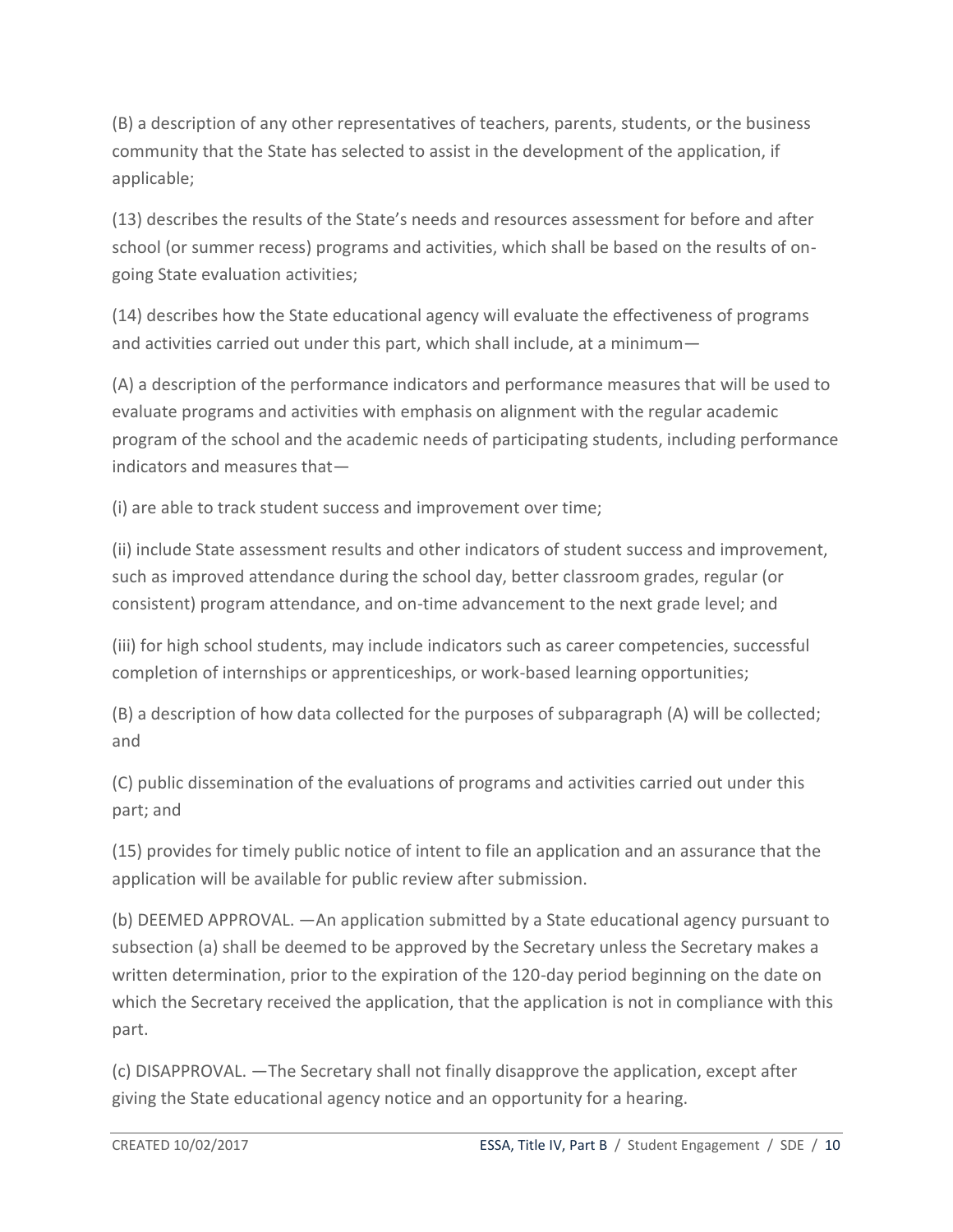(d) NOTIFICATION. —If the Secretary finds that the application is not in compliance, in whole or in part, with this part, the Secretary shall—

(1) give the State educational agency notice and an opportunity for a hearing; and

(2) notify the State educational agency of the finding of noncompliance and, in such notification—

(A) cite the specific provisions in the application that are not in compliance; and

(B) request additional information, only as to the noncompliant provisions, needed to make the application compliant.

(e) RESPONSE. —If the State educational agency responds to the Secretary's notification described in subsection (d)(2) during the 45-day period beginning on the date on which the agency received the notification, and resubmits the application with the requested information described in subsection  $(d)(2)(B)$ , the Secretary shall approve or disapprove such application prior to the later of—

(1) the expiration of the 45-day period beginning on the date on which the application is resubmitted; or

(2) the expiration of the 120-day period described in subsection (b).

(f) FAILURE TO RESPOND. —If the State educational agency does not respond to the Secretary's notification described in subsection (d)(2) during the 45-day period beginning on the date on which the agency received the notification, such application shall be deemed to be disapproved.

(g) LIMITATION. —The Secretary may not give a priority or a preference for States or eligible entities that seek to use funds made available under this part to extend the regular school day.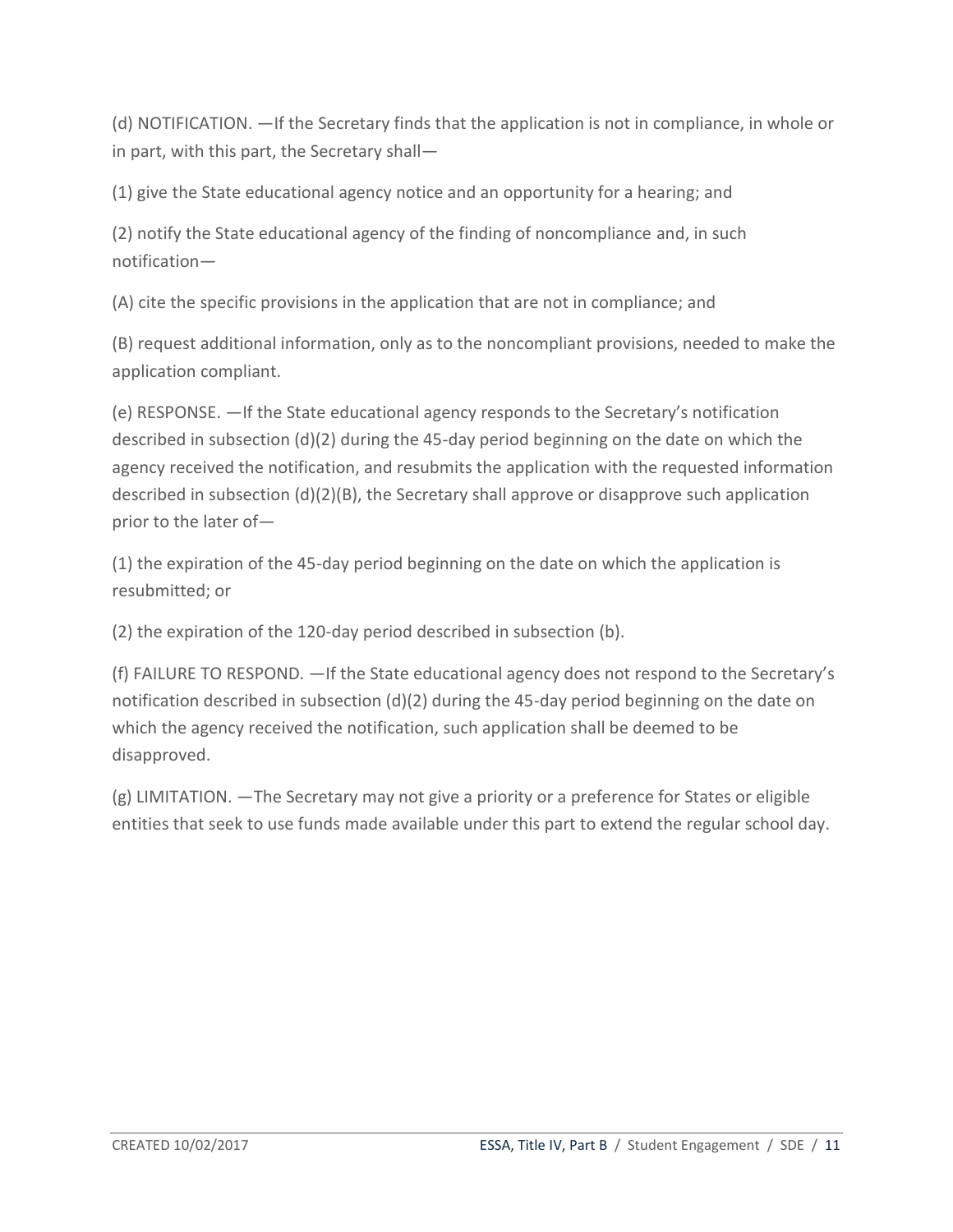## <span id="page-11-0"></span>SEC. 4204. [20 U.S.C. 7173] LOCAL COMPETITIVE SUBGRANT PROGRAM.

 $(a)$  IN GENERAL.  $-$ 

(1) COMMUNITY LEARNING CENTERS. —A State that receives funds under this part for a fiscal year shall provide the amount made available under section  $4202(c)(1)$  to award subgrants to eligible entities for community learning centers in accordance with this part.

(2) EXPANDED LEARNING PROGRAM ACTIVITIES. —A State that receives funds under this part for a fiscal year may use funds under section  $4202(c)(1)$  to support those enrichment and engaging academic activities described in section 4205(a) that—

(A) are included as part of an expanded learning program that provides students at least 300 additional program hours before, during, or after the traditional school day;

(B) supplement but do not supplant regular school day requirements; and

(C) are carried out by entities that meet the requirements of subsection (i).

(b) APPLICATION. —

(1) IN GENERAL. —To be eligible to receive a subgrant under this part, an eligible entity shall submit an application to the State educational agency at such time, in such manner, and including such information as the State educational agency may reasonably require.

(2) CONTENTS. —Each application submitted under paragraph (1) shall include—

(A) a description of the activities to be funded, including—

(i) an assurance that the program will take place in a safe and easily accessible facility;

(ii) a description of how students participating in the program carried out by the community learning center will travel safely to and from the center and home, if applicable; and

(iii) a description of how the eligible entity will disseminate information about the community learning center (including its location) to the community in a manner that is understandable and accessible;

(B) a description of how such activities are expected to improve student academic achievement as well as overall student success;

(C) a demonstration of how the proposed program will coordinate Federal, State, and local programs and make the most effective use of public resources;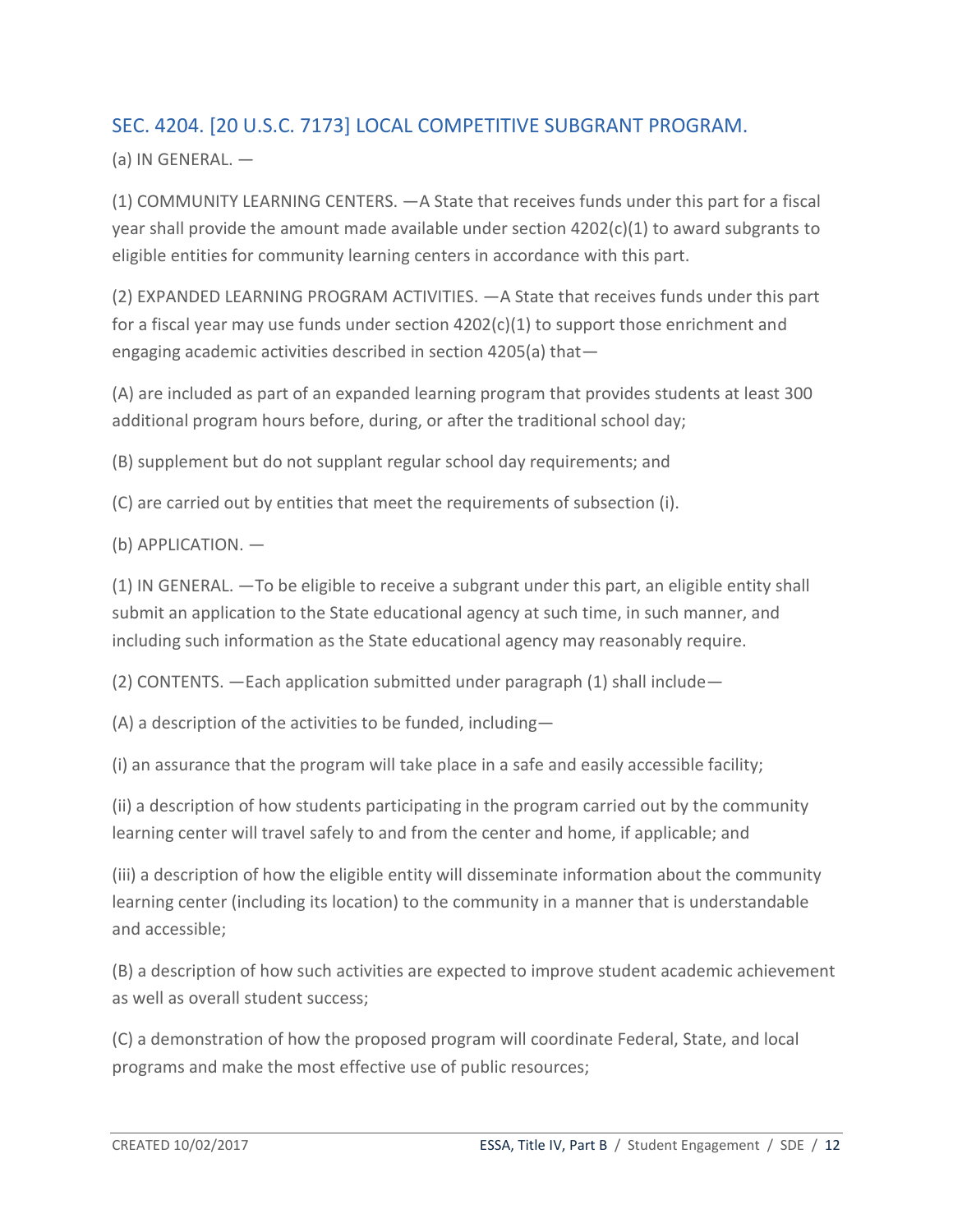(D) an assurance that the proposed program was developed and will be carried out—

(i) in active collaboration with the schools that participating students attend (including through the sharing of relevant data among the schools), all participants of the eligible entity, and any partnership entities described in subparagraph (H), in compliance with applicable laws relating to privacy and confidentiality; and

(ii) in alignment with the challenging State academic standards and any local academic standards;

(E) a description of how the activities will meet the measures of effectiveness described in section 4205(b);

(F) an assurance that the program will target students who primarily attend schools eligible for schoolwide programs under section 1114 and the families of such students;

(G) an assurance that subgrant funds under this part will be used to increase the level of State, local, and other non-Federal funds that would, in the absence of funds under this part, be made available for programs and activities authorized under this part, and in no case supplant Federal, State, local, or non-Federal funds;

(H) a description of the partnership between a local educational agency, a community-based organization, and another public entity or private entity, if appropriate;

(I) an evaluation of the community needs and available resources for the community learning center, and a description of how the program proposed to be carried out in the center will address those needs (including the needs of working families);

(J) a demonstration that the eligible entity will use best practices, including research or evidence-based practices, to provide educational and related activities that will complement and enhance academic performance, achievement, postsecondary and workforce preparation, and positive youth development of the students;

(K) a description of a preliminary plan for how the community learning center will continue after funding under this part ends;

(L) an assurance that the community will be given notice of an intent to submit an application and that the application and any waiver request will be available for public review after submission of the application;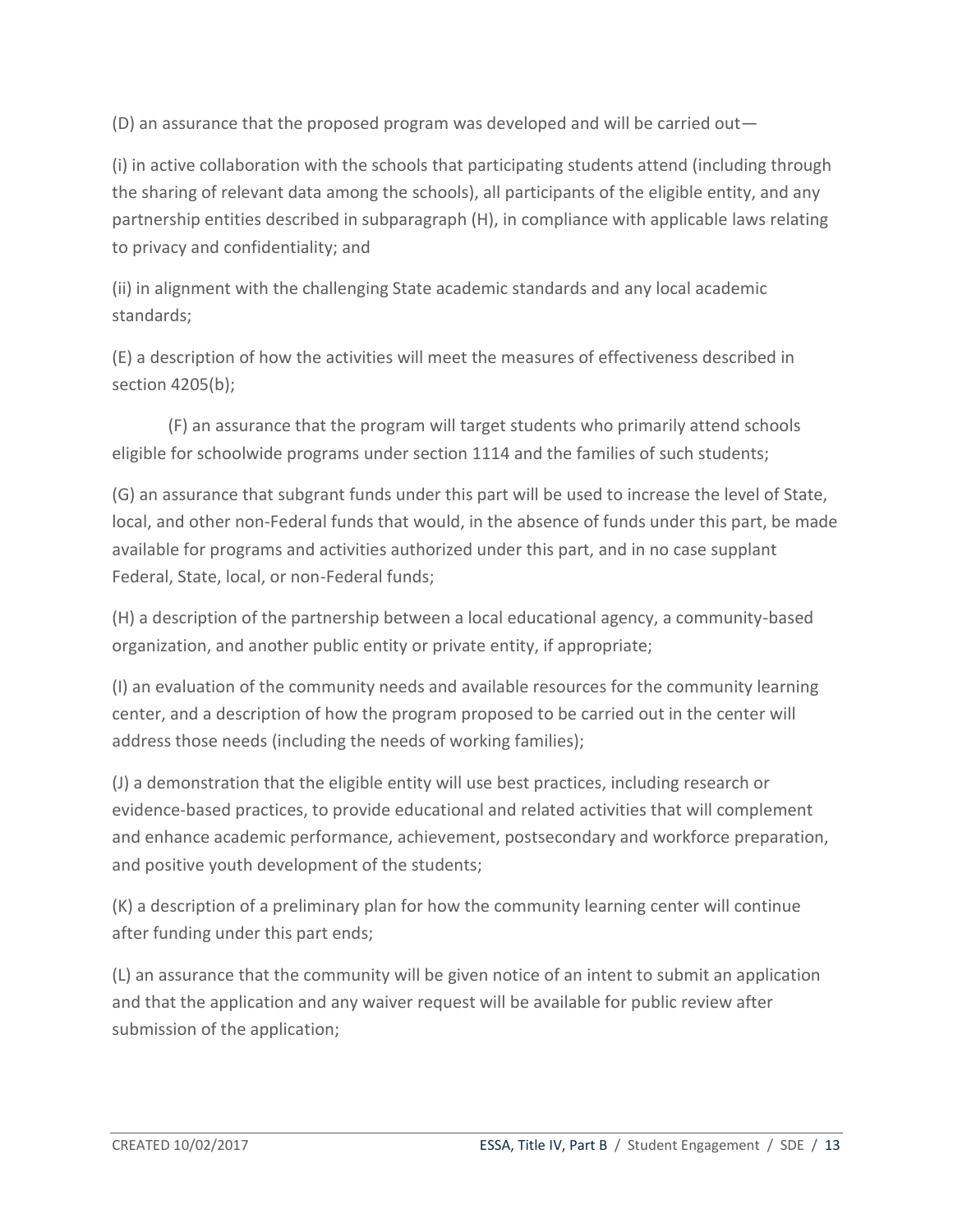(M) if the eligible entity plans to use (senior) volunteers in activities carried out through the community learning center, a description of how the eligible entity will encourage and use appropriately qualified persons to serve as the volunteers; and

(N) such other information and assurances as the State educational agency may reasonably require.

(c) APPROVAL OF CERTAIN APPLICATIONS. —The State educational agency may approve an application under this part for a program to be located in a facility other than an elementary school or secondary school only if the program will be at least as available and accessible to the students to be served as if the program were located in an elementary school or secondary school.

(d) PERMISSIVE LOCAL MATCH. —

(1) IN GENERAL. —A State educational agency may require an eligible entity to match subgrant funds awarded under this part, except that such match may not exceed the amount of the subgrant and may not be derived from other Federal or State funds.

(2) SLIDING SCALE. —The amount of a match under paragraph (1) shall be established based on a sliding scale that takes into account—

(A) the relative poverty of the population to be targeted by the eligible entity; and

(B) the ability of the eligible entity to obtain such matching funds.

(3) IN-KIND CONTRIBUTIONS. —Each State educational agency that requires an eligible entity to match funds under this subsection shall permit the eligible entity to provide all or any portion of such match in the form of in-kind contributions.

(4) CONSIDERATION. —Notwithstanding this subsection, a State educational agency shall not consider an eligible entity's ability to match funds when determining which eligible entities will receive subgrants under this part.

(e) PEER REVIEW. —In reviewing local applications under this part, a State educational agency shall use a rigorous peer-review process or other methods to ensure the quality of funded projects.

(f) GEOGRAPHIC DIVERSITY. —To the extent practicable, a State educational agency shall distribute subgrant funds under this part equitably among geographic areas within the State, including urban and rural communities.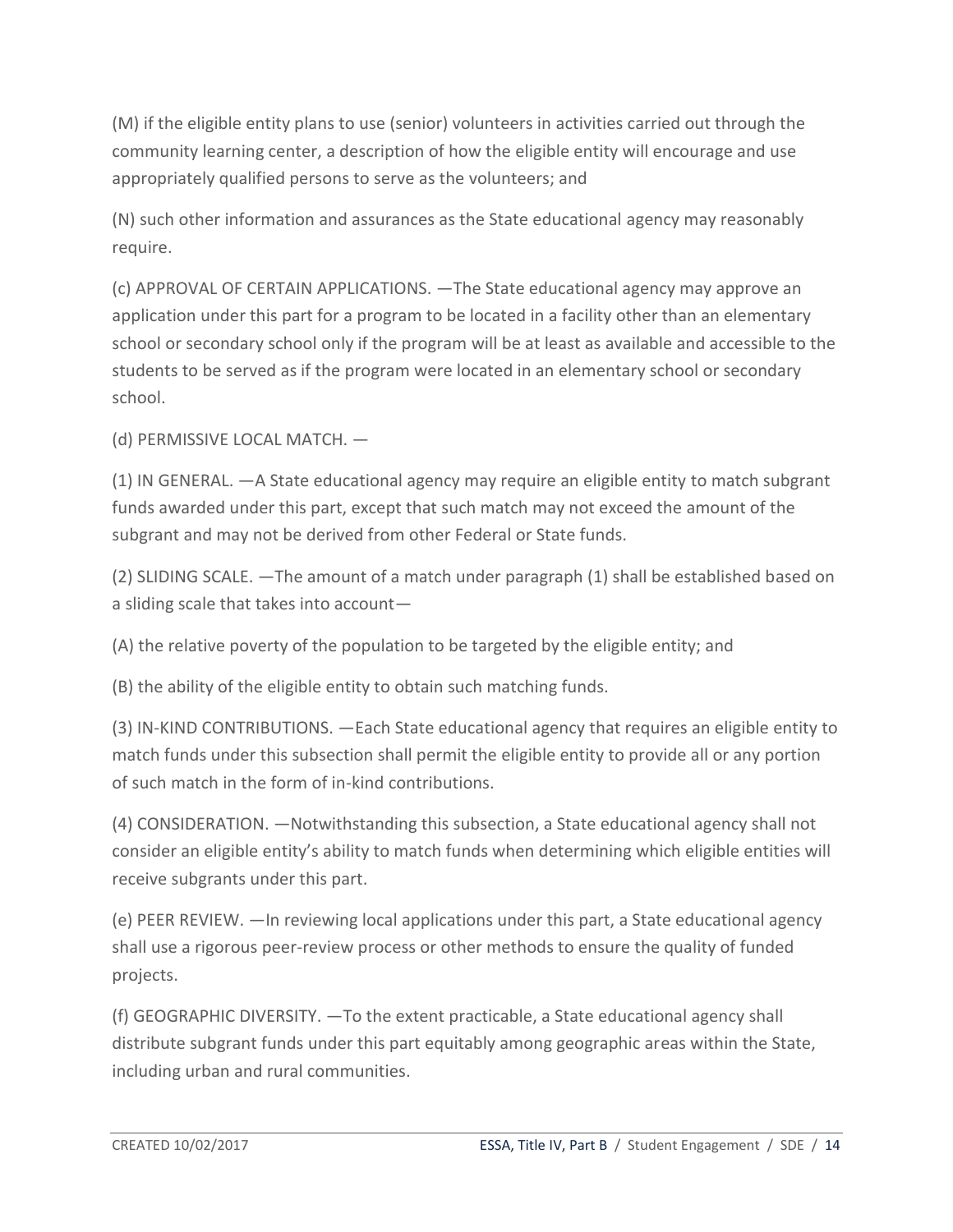(g) DURATION OF AWARDS. —A subgrant awarded under this part shall be awarded for a period of not less than 3 years and not more than 5 years.

(h) AMOUNT OF AWARDS. —A subgrant awarded under this part may not be made in an amount that is less than \$50,000.

(i) PRIORITY. —

(1) IN GENERAL. —In awarding subgrants under this part, a State educational agency shall give priority to applications—

(A) proposing to target services to—

(i) students who primarily attend schools that—

(I) are implementing comprehensive support and improvement activities or targeted support and improvement activities under section  $1111(d)$  or other schools determined by the local educational agency to be in need of intervention and support to improve student academic achievement and other outcomes; and

(II) enroll students who may be at risk for academic failure, dropping out of school, involvement in criminal or delinquent activities, or who lack strong positive role models; and

(ii) the families of students described in clause (i);

(B) submitted jointly by eligible entities consisting of not less than 1—

(i) local educational agency receiving funds under part A of title I; and

(ii) another eligible entity; and

(C) demonstrating that the activities proposed in the application—

(i) are, as of the date of the submission of the application, not accessible to students who would be served; or

(ii) would expand accessibility to high-quality services that may be available in the community.

(2) SPECIAL RULE. —The State educational agency shall provide the same priority under paragraph (1) to an application submitted by a local educational agency if the local educational agency demonstrates that it is unable to partner with a community-based organization in reasonable geographic proximity and of sufficient quality to meet the requirements of this part.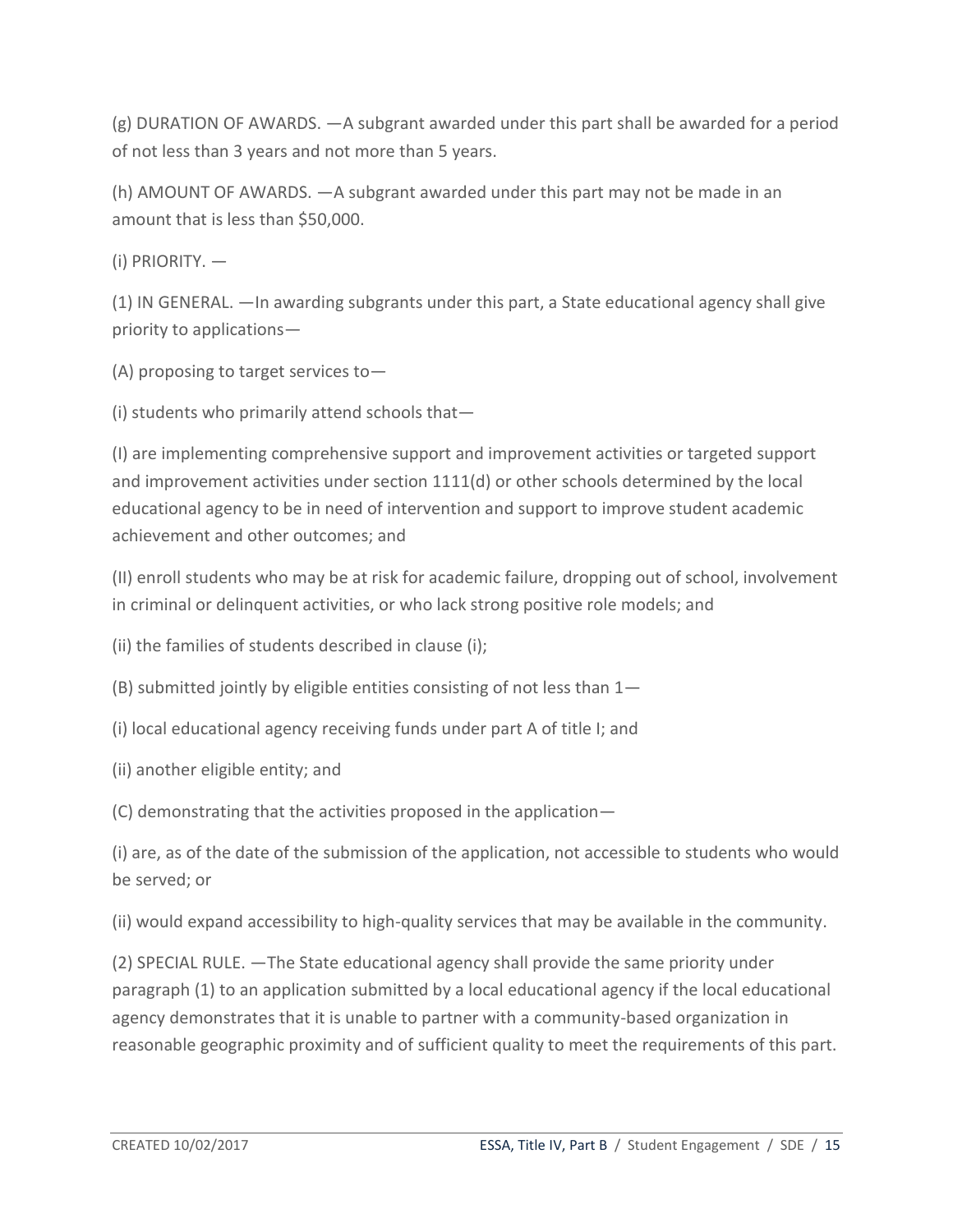(3) LIMITATION. —A State educational agency may not give a priority or a preference to eligible entities that seek to use funds made available under this part to extend the regular school day.

(j) RENEWABILITY OF AWARDS.—A State educational agency may renew a subgrant provided under this part to an eligible entity, based on the eligible entity's performance during the preceding subgrant period.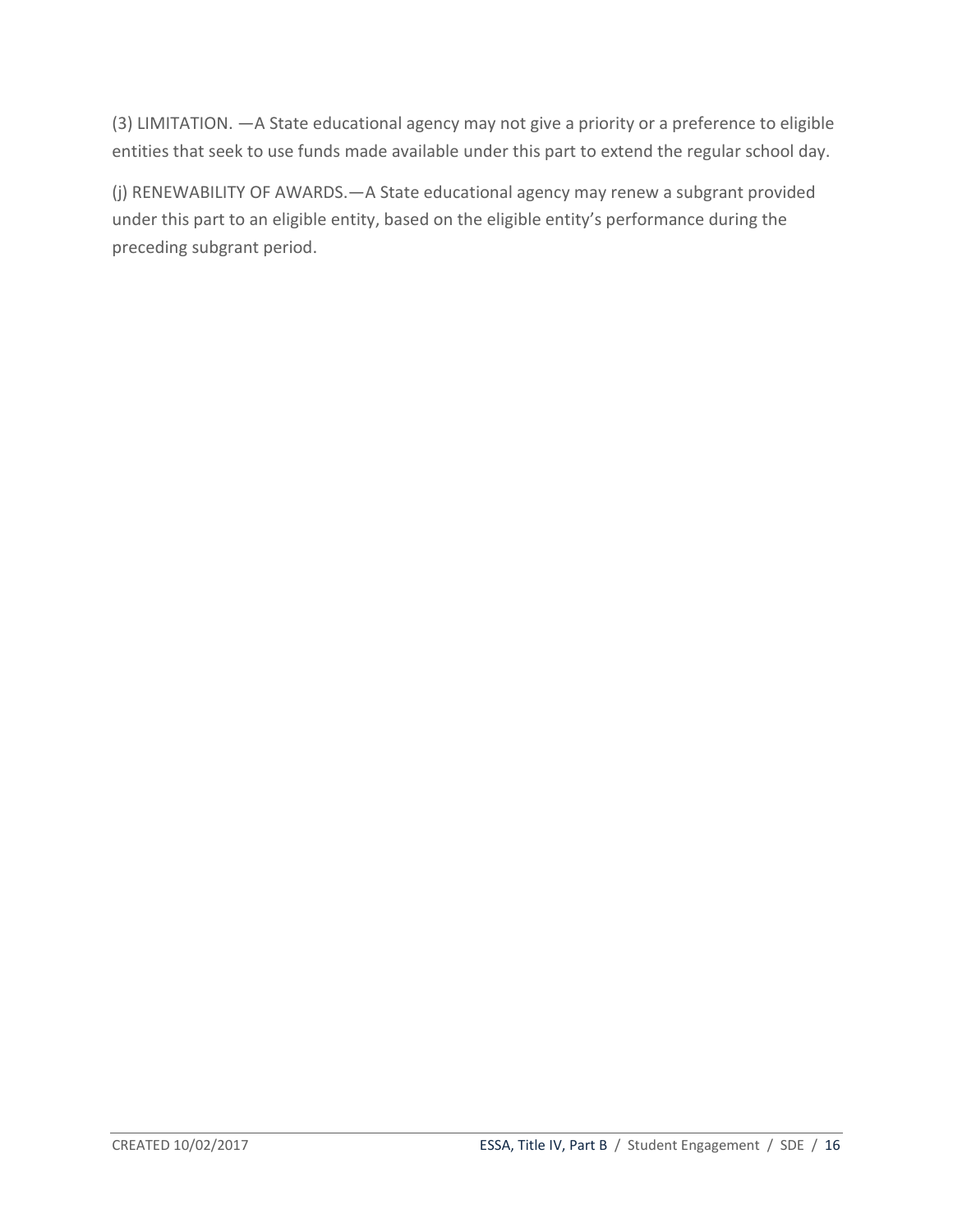## <span id="page-16-0"></span>SEC. 4205. [20 U.S.C. 7174] LOCAL ACTIVITIES.

(a) AUTHORIZED ACTIVITIES. —Each eligible entity that receives an award under section 4204 may use the award funds to carry out a broad array of activities that advance student academic achievement and support student success, including—

(1) academic enrichment learning programs, mentoring programs, remedial education activities, and tutoring services, that are aligned with—

(A) the challenging State academic standards and any local academic standards; and

(B) local curricula that are designed to improve student academic achievement;

(2) well-rounded education activities, including such activities that enable students to be eligible for credit recovery or attainment; (mathematics and science activities)

(3) literacy education programs, including financial literacy programs and environmental literacy programs;

(4) programs that support a healthy and active lifestyle, including nutritional education and regular, structured physical activity programs;

(5) services for individuals with disabilities;

(6) programs that provide after-school activities for students who are English learners that emphasize language skills and academic achievement;

(7) cultural programs;

(8) telecommunications and technology education programs;

(9) expanded library service hours;

(10) parenting skills programs that promote parental involvement and family literacy;

(11) programs that provide assistance to students who have been truant, suspended, or expelled to allow the students to improve their academic achievement;

(12) drug and violence prevention programs and counseling programs;

(13) programs that build skills in science, technology, engineering, and mathematics (referred to in this paragraph as 'STEM'), including computer science, and that foster innovation in learning by supporting nontraditional STEM education teaching methods; and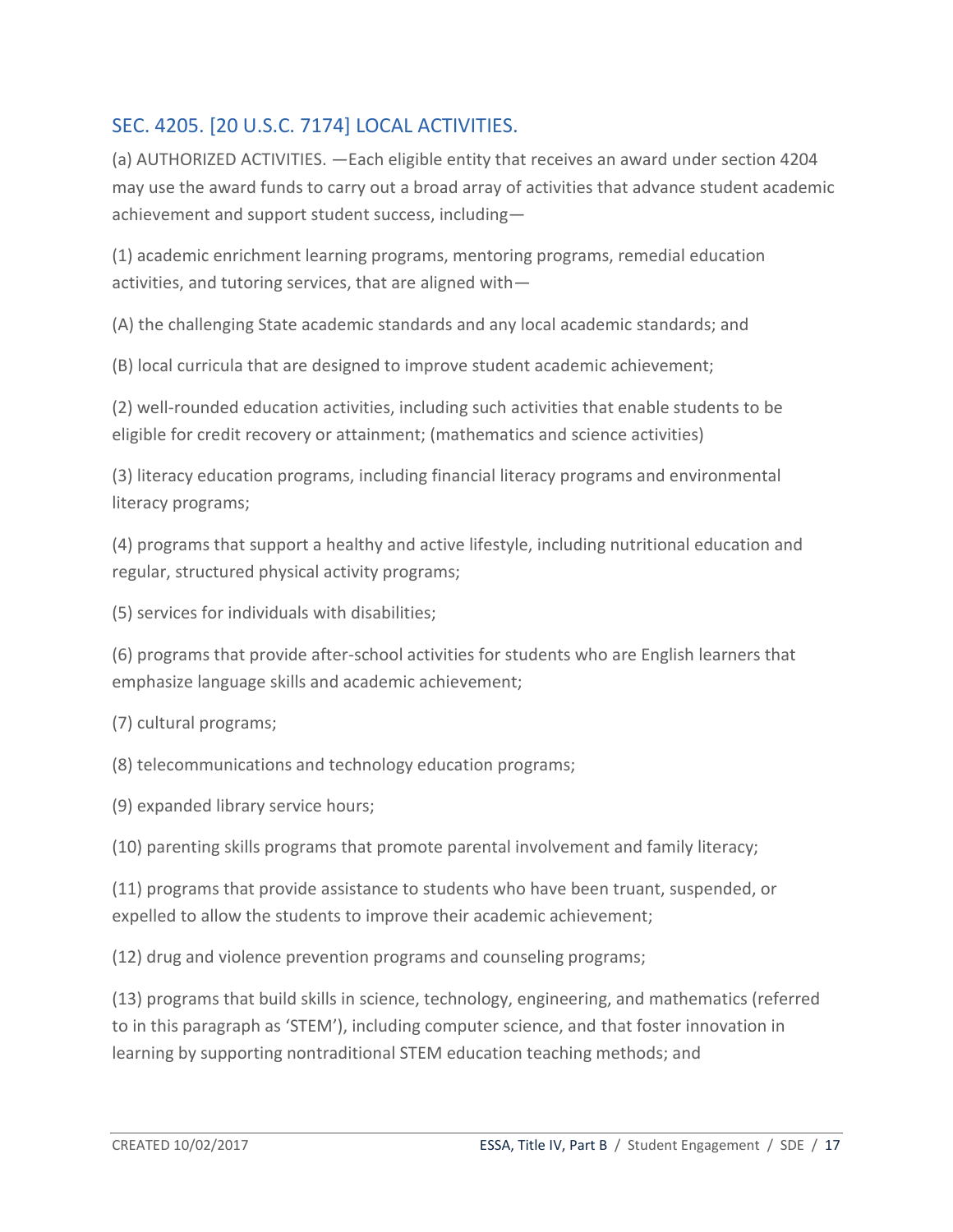(14) programs that partner with in-demand fields of the local workforce or build career competencies and career readiness and ensure that local workforce and career readiness skills are aligned with the Carl D. Perkins Career and Technical Education Act of 2006 (20 U.S.C. 2301 et seq.) and the Workforce Innovation and Opportunity Act (29 U.S.C. 3101 et seq.).

(b) MEASURES OF EFFECTIVENESS. —

(1) IN GENERAL. —For a program or activity developed pursuant to this part to meet the measures of effectiveness, monitored by the State educational agency as described in section 4203(a)(14), such program or activity shall—

(A) be based upon an assessment of objective data regarding the need for before and after school (or summer recess) programs and activities in the schools and communities;

(B) be based upon an established set of performance measures aimed at ensuring the availability of high-quality academic enrichment opportunities;

(C) if appropriate, be based upon evidence-based research that the program or activity will help students meet the challenging State academic standards and any local academic standards;

(D) ensure that measures of student success align with the regular academic program of the school and the academic needs of participating students and include performance indicators and measures described in section 4203(a)(14) (A); and

(E) collect the data necessary for the measures of student success described in subparagraph (D).

(2) PERIODIC EVALUATION. —

(A) IN GENERAL. —The program or activity shall undergo a periodic evaluation in conjunction with the State educational agency's overall evaluation plan as described in section 4203(a)(14), to assess the program's progress toward achieving the goal of providing high-quality opportunities for academic enrichment and overall student success.

(B) USE OF RESULTS. —The results of evaluations under subparagraph (A) shall be—

(i) used to refine, improve, and strengthen the program or activity, and to refine the performance measures;

(ii) made available to the public upon request, with public notice of such availability provided; and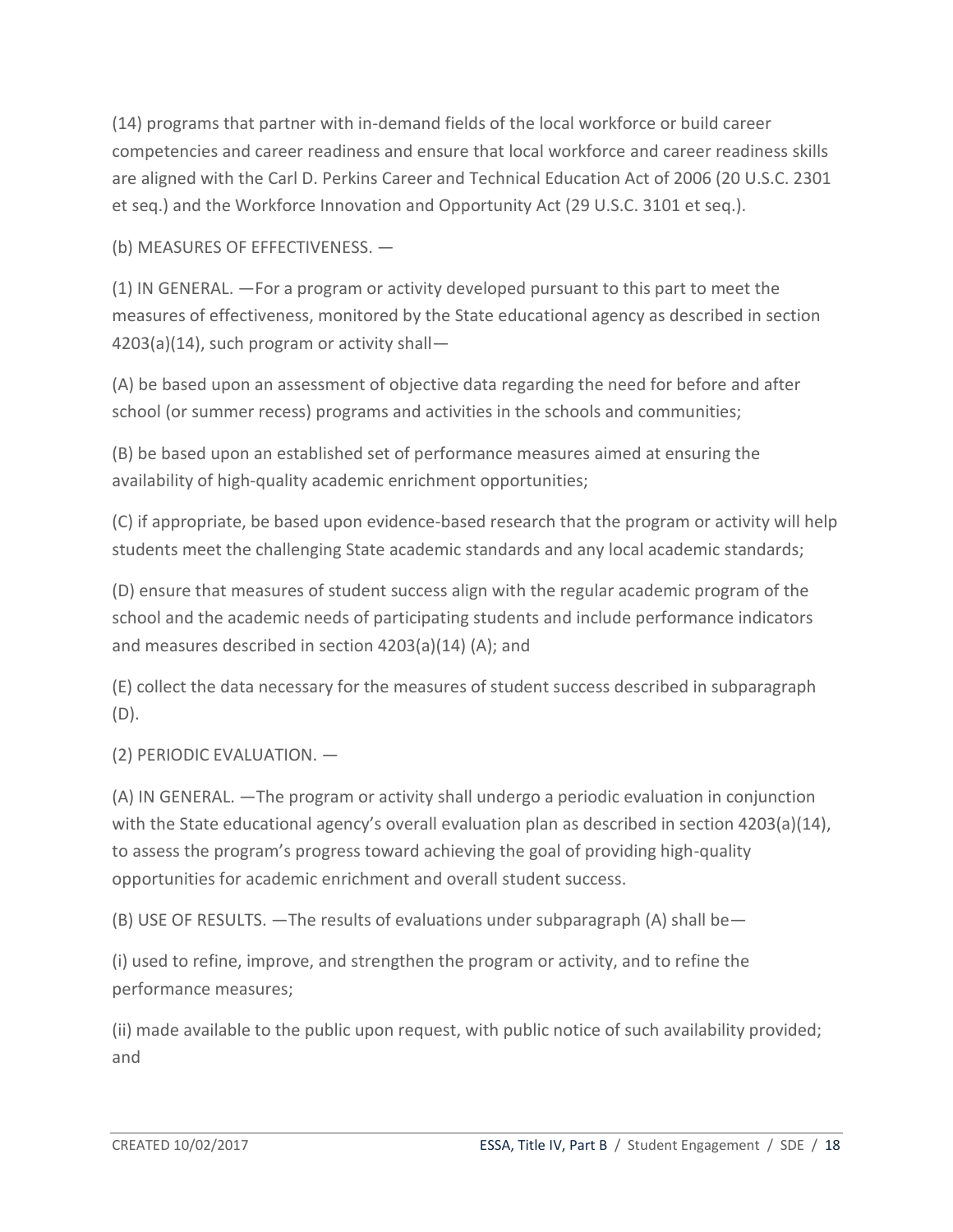(iii) used by the State to determine whether a subgrant is eligible to be renewed under section 4204(j).